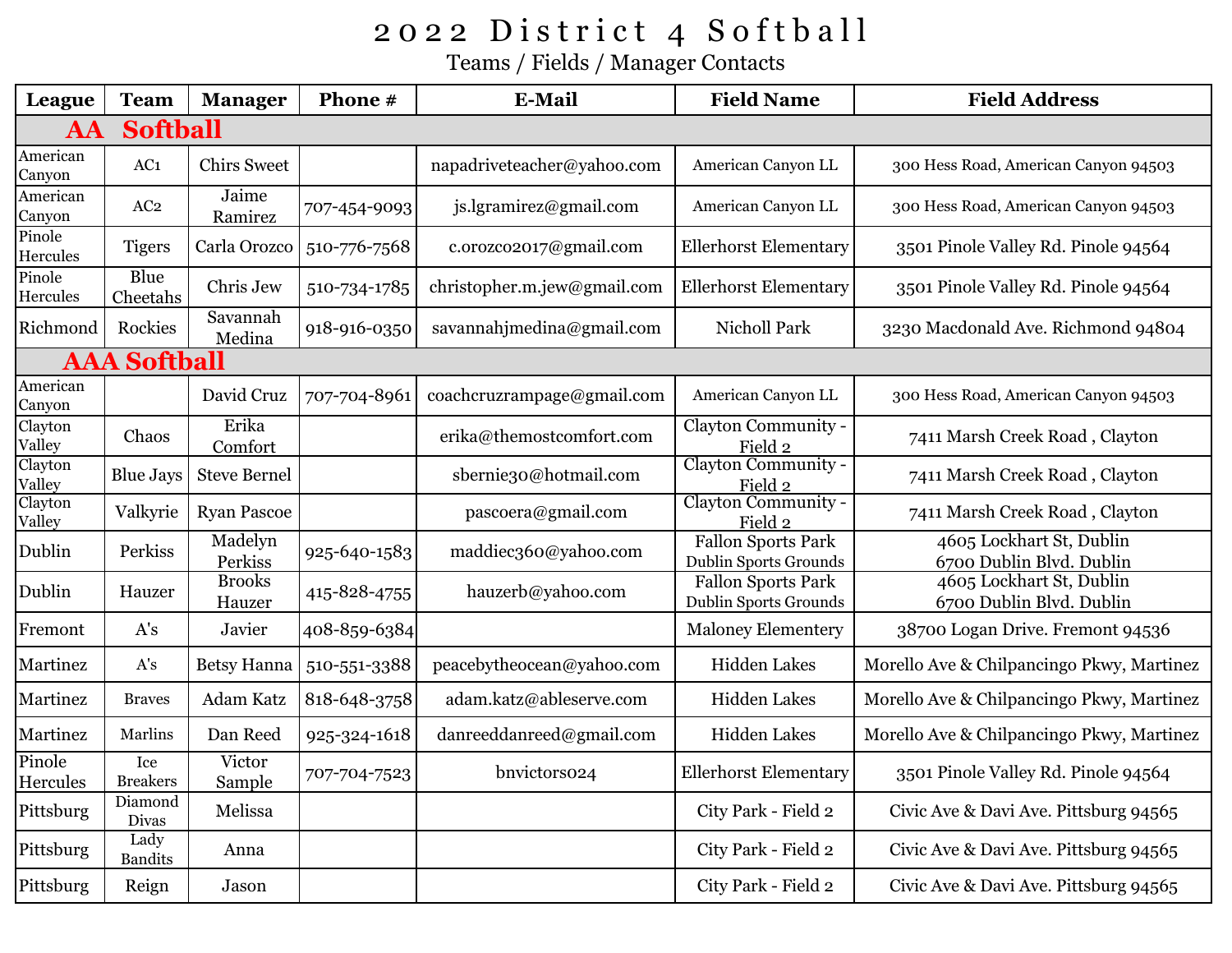## 2022 District 4 Softball

Teams / Fields / Manager Contacts

| League                        | <b>Team</b>              | <b>Manager</b>          | Phone #      | <b>E-Mail</b>                                | <b>Field Name</b>                                         | <b>Field Address</b>                                 |  |  |
|-------------------------------|--------------------------|-------------------------|--------------|----------------------------------------------|-----------------------------------------------------------|------------------------------------------------------|--|--|
| <b>AAA Softball</b><br>(cont) |                          |                         |              |                                              |                                                           |                                                      |  |  |
| Richmond                      | Rockies                  | Savannah<br>Medina      | 918-916-0350 | savannahjmedina@gmail.com                    | Nicholl Park                                              | 3230 Macdonald Ave. Richmond 94804                   |  |  |
| Walnut<br>Creek               | Bash<br><b>Sisters</b>   | Danielle<br>Paulson     |              | dangirl0187@aol.com                          | <b>Bancroft</b>                                           | 2200 Parish Dr, Walnut Creek, CA 94598               |  |  |
| Walnut<br>Creek               | Pitch<br>Perfect         | Mike<br><b>Burstein</b> |              | mpburnstein@hotmail.com                      | <b>Bancroft</b>                                           | 2200 Parish Dr, Walnut Creek, CA 94598               |  |  |
| Walnut<br>Creek               | Thunder<br>Girls         | Jason<br>Jurgens        |              | mrjurgens@gmail.com                          | <b>Bancroft</b>                                           | 2200 Parish Dr, Walnut Creek, CA 94598               |  |  |
| Walnut<br>Creek               | Team 2                   | Reid Butler             |              | rbutler@gmail.com                            | <b>Bancroft</b>                                           | 2200 Parish Dr, Walnut Creek, CA 94598               |  |  |
| <b>Majors Softball</b>        |                          |                         |              |                                              |                                                           |                                                      |  |  |
| Clayton<br>Valley             | Storm                    | Julie Aguiar            | 925-584-5947 | julieaguiar@me.com                           | Clayton Community -<br>Field 2                            | 7411 Marsh Creek Road, Clayton                       |  |  |
| Dublin                        | Pentony                  | Gregg<br>Pentony        | 510-493-1248 | gpentony@comcast.net                         | <b>Fallon Sports Park</b><br><b>Dublin Sports Grounds</b> | 4605 Lockhart St, Dublin<br>6700 Dublin Blvd. Dublin |  |  |
| <b>ECLL</b>                   | Flame<br><b>Throwers</b> | Michael<br>Davenport    |              | 510-316-9946 MichaelDavenport.0618@gmail.com | Oakley Elementary -<br>Field $#1$                         | 501 Norcross Ln. Oakley 94561                        |  |  |
| <b>ECLL</b>                   | Diamond<br>Divas         | Stephen<br>Misquez      | 925-783-4951 | Misquez33@yahoo.com                          | Oakley Elementary -<br>Field #1                           | 501 Norcross Ln. Oakley 94561                        |  |  |
| <b>ECLL</b>                   | Pirates                  | Dan<br>Longacre         | 925-570-6797 | danlongacrejr@yahoo.com                      | Oakley Elementary -<br>Field $#1$                         | 501 Norcross Ln. Oakley 94561                        |  |  |
| Martinez                      | Martinez                 | <b>Phil Raines</b>      | 925-270-9905 | praines22@yahoo.com                          | <b>Hidden Lakes</b>                                       | Morello Ave & Chilpancingo Pkwy                      |  |  |
| Pinole<br>Hercules            | Blue<br><b>Tigers</b>    | David Jobe              | 510-459-4334 | dj42zj6@gmail.com                            | <b>Ellerhorst Elementary</b>                              | 3501 Pinole Valley Rd. Pinole 94564                  |  |  |
| Pittsburg                     |                          |                         |              |                                              | City Park - Field 2                                       | Civic Ave & Davi Ave. Pittsburg 94565                |  |  |
| Richmond                      | Majors                   | Eva Padilla             | 510-682-4283 | kaymun_79@hotmail.com                        | <b>Nicholl Park</b>                                       | 3230 Macdonald Ave. Richmond 94804                   |  |  |
| Walnut<br>Creek               | Money<br><b>Ballers</b>  | Todd<br>Andrews         |              | toddandrews007@gmail.com                     | <b>Castle Rock</b>                                        | 800 Hutchinson Rd. Walnut Creek 94598                |  |  |
| Walnut<br>Creek               | The Dirty<br>Dozen       | Matt Wright             |              | mattwright555@gmail.com                      | <b>Castle Rock</b>                                        | 800 Hutchinson Rd. Walnut Creek 94598                |  |  |
| Walnut<br>Creek               | Warriors                 | Nick Amido              |              | nick.amido@gmail.com                         | <b>Castle Rock</b>                                        | 800 Hutchinson Rd. Walnut Creek 94598                |  |  |
| Walnut<br>Creek               | Panters                  | Abe Vance               |              | abevance1@gmail.com                          | <b>Castle Rock</b>                                        | 800 Hutchinson Rd. Walnut Creek 94598                |  |  |